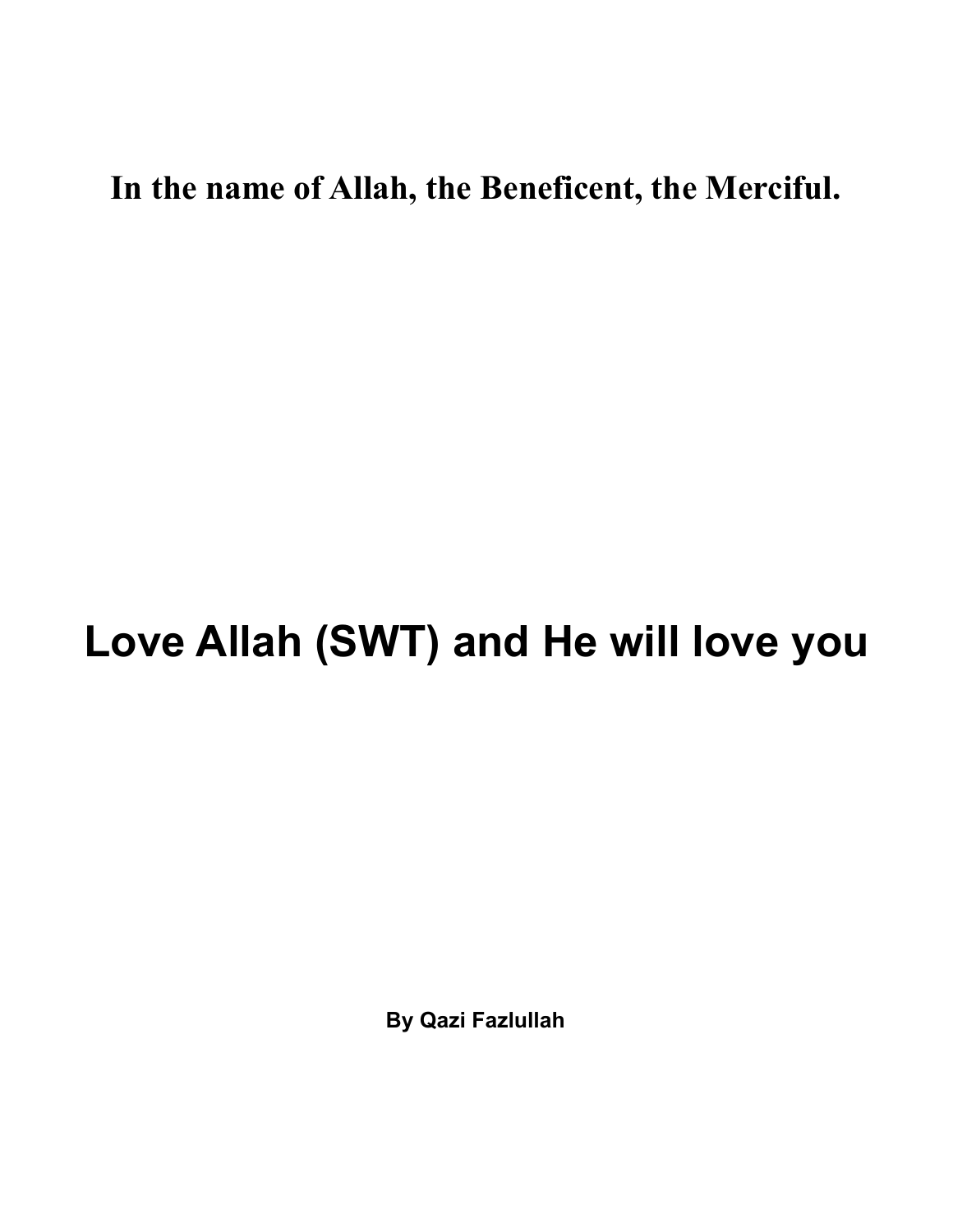To recognize Allah (SWT), to be in touch with Him, to establish a close connection with Him, is a natural instinct Mankind has for receiving pleasure and satisfaction, both in this life and in the hereafter. Therefore every human being is striving hard in the way they think fit for the said purpose. Although most people are mislead in this regard and misconceiving the worship of Allah (SWT)'s creations considering them to be the shadows of Allah (SWT) or Allah in the real sense. Some consider the objects of their worship to reflect certain attributes and qualities of Allah (SWT). Some people believe that Allah has delegated His powers to certain creatures, so to worship and please them is actually pleasing Allah (SWT). So we can see that the love of Allah (SWT) is something instinctive for human beings. For establishing a connection with Allah (SWT) we can categorize all approaches into two broad categories.

1. *Self-created concepts like that of the non-revealed religions, or revealed but subsequently distorted religions.* In these religions the concept of God is not very different than the creations of Allah (SWT). In fact they either attempt to bring down Allah (SWT) and transform Him in the shape of a specific creation or elevate some deity to the status of God. Some people think of Allah (SWT) as a combination of various things and some have even attempted to divide Him into various parts. Some have considered Him as an entity having material structure, a king like all other kings, who has delegated His powers to certain creatures, which are to be worshipped. While others believe that Allah (SWT) penetrates Himself into various material bodies. Although all these beliefs are wrong, but one thing remains in common, that all of them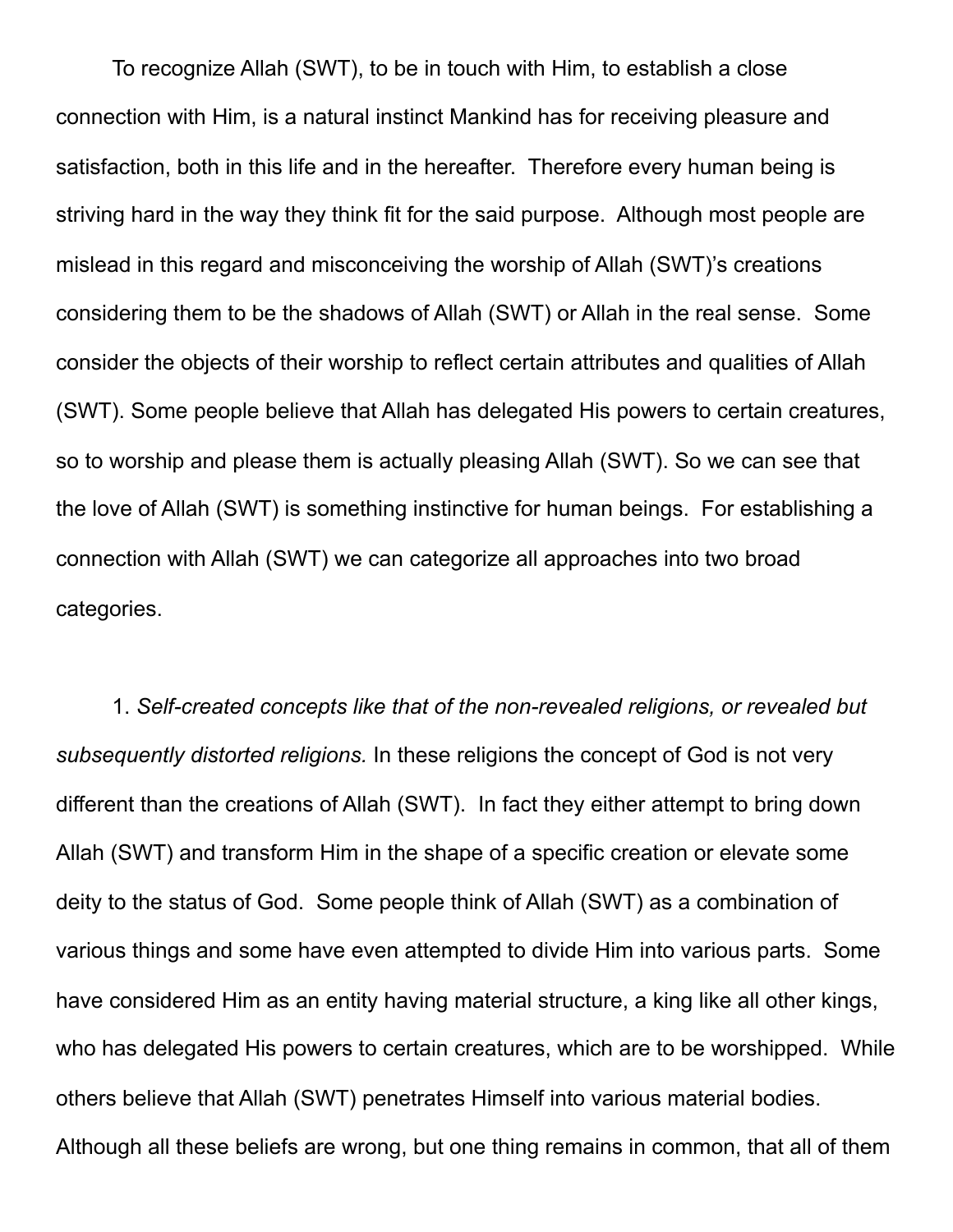believed and had the fundamental concept of God and somehow tried to attach themselves to Him in one-way or another.

2. *Revealed Religion.* There is only one revealed religion and that is Islam. All Prophets believed and brought this religion and they gave one and the same message as stated in the Holy Quran that they said, "Do worship Allah as there is no ilah (one deserving to be worshipped) but Allah". In the Holy Quran it is said, "And we have not sent any Prophet but revealed to Him that there is no ilah (to be worshipped) but Me so do worship Me". Human beings are created to recognize Allah (SWT), as said in the Holy Quran "and We have not created Jinn and the Human being but to worship (recognize) Me" Suratul Zariat, verse 56. To give a clear concept in this regard Allah (SWT) has mentioned certain attributes and qualities that He can be known by. These attributes of Allah (SWT), His Highest Names, perhaps can be summarized by saying that He has the positives attributes of being the Creator, The Lord, The Compeller, The Controller and Ruler of all the Universes, having no defect and no need for any partner or associate. For reference in the Holy Quran please see Suratul Ikhlas, the last three Ayat of Suratul Hashar, the verse of The Throne in Suratul Baqara, and the Verse of Light in Suratul Nur. Although Allah (SWT) has said that He is All Hearing and All Seeing, however one should not compare Him to the hearing and seeing organs of Humans or animals. He has used these as similes to help humans comprehend and therefore He said "There is nothing (no one) like Him". Now let us see why everyone is striving hard to be in touch with Him. The reason is that every living entity when it comes to existence starts its struggle to survive. Human beings harbor an inherent desire to have a perpetual and ever lasting existence. Humans do recognize their own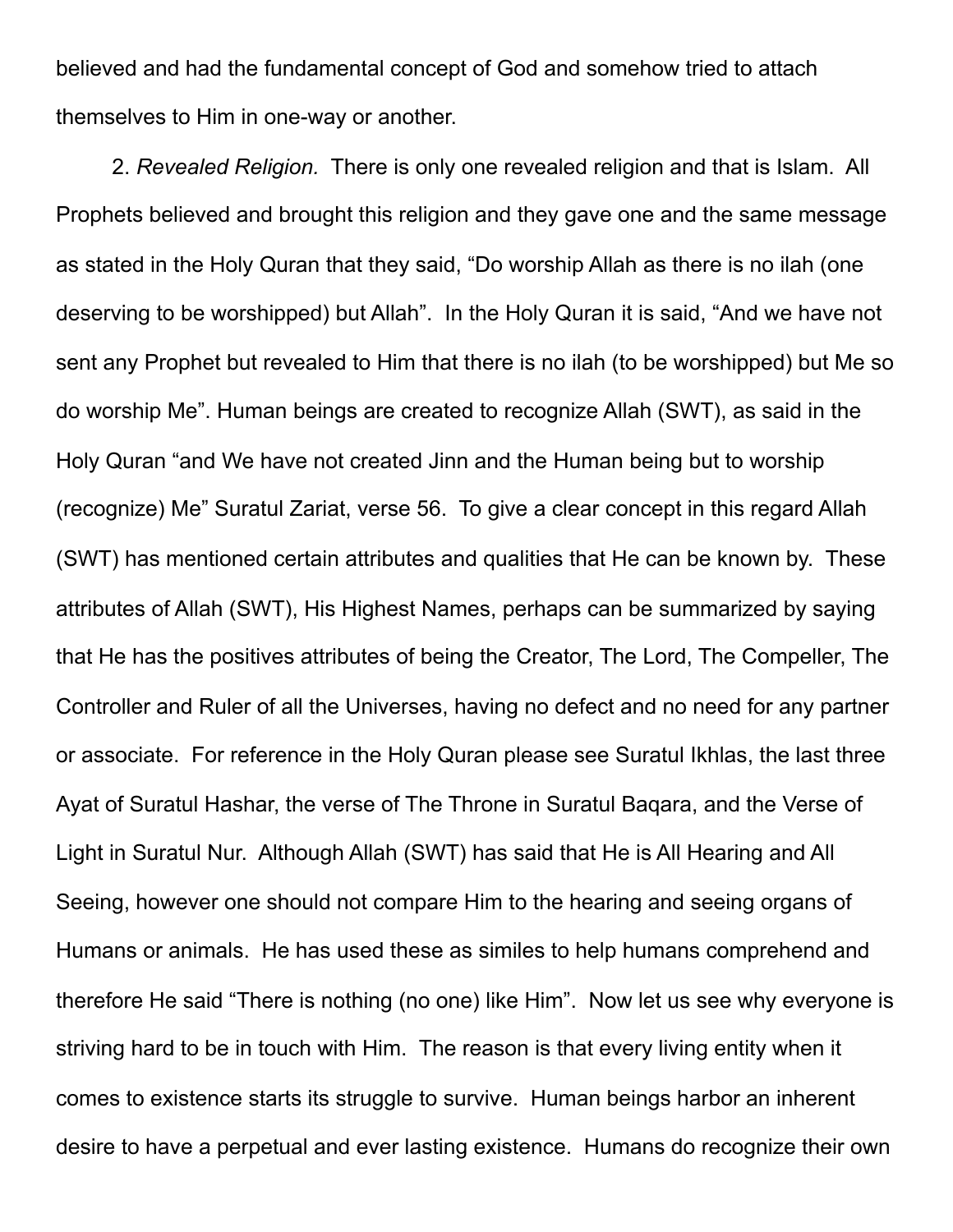mortality and therefore they try to establish a link with an entity that is infinite and ever lasting, and such an entity is God. Hence the human desire is to get in touch with and to establish a connection with God. So the question is what is the proper way to attain this connection? Fortunately, Allah (SWT) shows this way through His Messengers and Revelations. When we look into the Holy Quran, sometimes Allah (SWT) warns us about the dire consequences, while sometimes He orders us not to give up hope, and remain hopeful about His Mercy. Therefore Rasulullah (SAS) said that Eiman is in between fear and hope. The Holy Quran says in many verses "Fear Allah", but also says "Don't give up hope of the mercy of Allah; verily disbelievers are the ones who give up hope." Now the question is how does one develop the Love of Allah (SWT)? This is simply understood, since in our own experience if we tell someone to do something and this person abides, then we develop a fondness for this person for his obedience and loyalty. And in turn the person who abides usually does so out of loyalty, sincerity, and or love. So for Humans the Love of Allah (SWT) is shown by their sincerity, obedience and loyalty to Him. The Holy Prophet (SAS) said "Deen means sincerity". The Companions (RAA) asked, "To whom"? He said. "To Allah, His Messengers, to the leaders of the Muslims and to the Muslims in general." No one can escape Allah (SWT), therefore we must all try to be in touch with Him, even if we have committed sins. "Flee to Allah, verily I am a plain Warner to you from Him", Holy Quran 51:50. The verse means to flee from His torment to His Mercy, or it means that one cannot flee from Him so flee towards Him. This can be made clear with a simple example of a child that does something wrong which really enrages its mother. The mother starts spanking the child. Instinctively the child realizes that there is no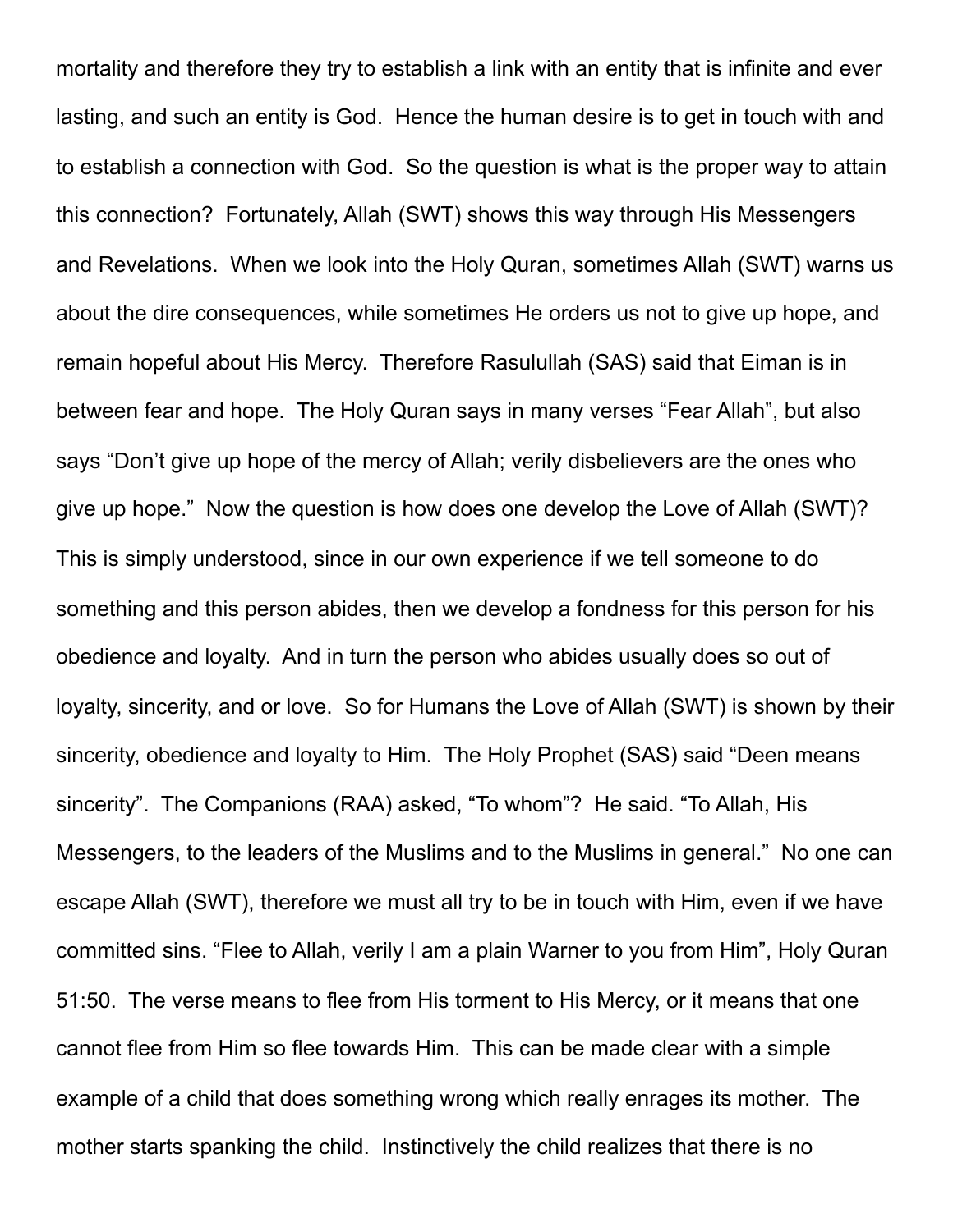escaping the beating, so it draws closer to its mother, desperately clinging to her body. By this behavior the child is actually sending a message to the mother that although I have been naughty, but I have no escape, no one else to turn to. When the mother sees this she immediately softens, and not only does she spare him, but also hugs him tightly, dries his tears and tries to make him happy. If someone tries to love Allah (SWT), Allah loves him too. In a Hadith Qudsi it is said. "One who comes near me a span, I come forward to him a yard (arms-length), and one who comes forward a yard I come forward to him a fathom (two arms length), and one who comes forward a fathom I come towards him in a speedy walk." Every human being wants to be liked by Allah (SWT) and by people as well. Allah (SWT) has shown us the way and said in the Quran, "O Believers! Fear Allah and be with the truthful people". By doing so one would be liked by both the Creator and His creations. Once a delegation came to Rasulullah (SAS) and said that we love Allah, but how will we get it? Meaning that how will our love for Allah (SWT) be accepted? Allah (SWT) said in the Holy Quran, "Say to them if you love Allah, then follow me, He will make you beloved and He will love you and forgive your sins". This verse means that you will get more than what you have tried for and that He will love you or it means if you follow me to get Allah's love then He will put your love in the hearts and minds of the people. As Allah (SWT) says in the Holy Quran "Those who believed and practiced good deeds, soon Allah (SWT) will favor them with "Wud", which means that people will love them. In a Hadith it is said that when Allah loves someone He says to Angel Jabreel, I love such person so you also love him. Angel Jibreel says I love him too. Angel Jabreel comes to the angels in every sky and tells them that Allah loves such person; I love him, so you may all love